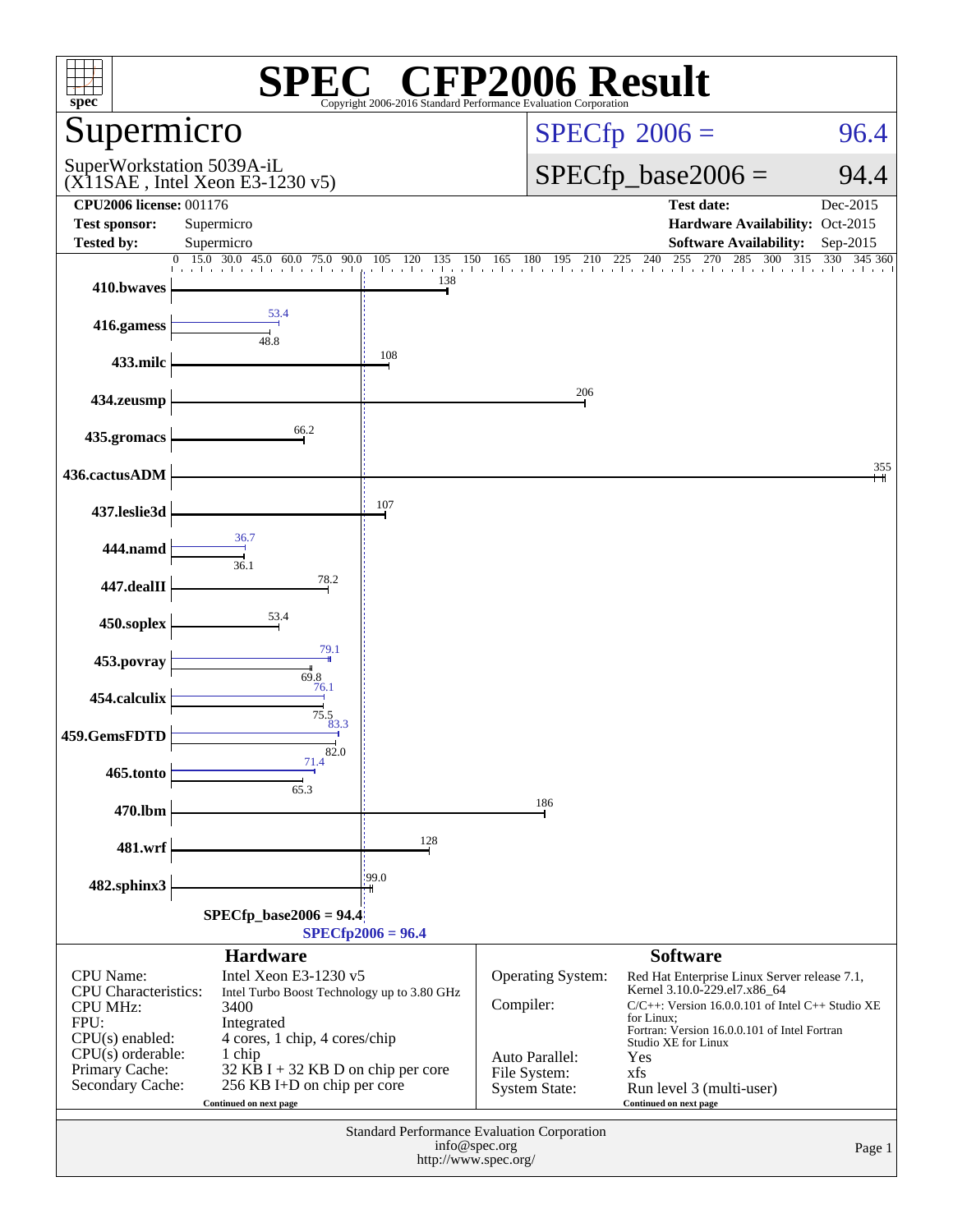

## Supermicro

#### $SPECfp2006 = 96.4$  $SPECfp2006 = 96.4$

(X11SAE , Intel Xeon E3-1230 v5) SuperWorkstation 5039A-iL

 $SPECfp\_base2006 = 94.4$ 

| <b>CPU2006 license: 001176</b> |                                    |                       | <b>Test date:</b><br>Dec-2015               |
|--------------------------------|------------------------------------|-----------------------|---------------------------------------------|
| <b>Test sponsor:</b>           | Supermicro                         |                       | Hardware Availability: Oct-2015             |
| <b>Tested by:</b>              | Supermicro                         |                       | <b>Software Availability:</b><br>$Sep-2015$ |
| L3 Cache:                      | 8 MB I+D on chip per chip          | <b>Base Pointers:</b> | $64$ -bit                                   |
| Other Cache:                   | None                               | Peak Pointers:        | $32/64$ -bit                                |
| Memory:                        | 64 GB (4 x 16 GB 2Rx8 PC4-2133P-E) | Other Software:       | None                                        |
| Disk Subsystem:                | 1 x 1000 GB SATA III, 7200 RPM     |                       |                                             |
| Other Hardware:                | None                               |                       |                                             |

| <b>Results Table</b> |                                                                                                          |       |                |       |                |             |                |              |                |              |                |              |
|----------------------|----------------------------------------------------------------------------------------------------------|-------|----------------|-------|----------------|-------------|----------------|--------------|----------------|--------------|----------------|--------------|
|                      | <b>Base</b>                                                                                              |       |                |       |                | <b>Peak</b> |                |              |                |              |                |              |
| <b>Benchmark</b>     | <b>Seconds</b>                                                                                           | Ratio | <b>Seconds</b> | Ratio | <b>Seconds</b> | Ratio       | <b>Seconds</b> | <b>Ratio</b> | <b>Seconds</b> | <b>Ratio</b> | <b>Seconds</b> | <b>Ratio</b> |
| 410.bwayes           | 98.8                                                                                                     | 138   | 99.0           | 137   | 98.6           | 138         | 98.8           | 138          | 99.0           | 137          | 98.6           | 138          |
| 416.gamess           | 401                                                                                                      | 48.9  | 401            | 48.8  | 401            | 48.8        | 367            | 53.4         | 367            | 53.4         | 367            | 53.4         |
| $433$ .milc          | 84.5                                                                                                     | 109   | 84.7           | 108   | 84.7           | 108         | 84.5           | 109          | 84.7           | 108          | 84.7           | 108          |
| 434.zeusmp           | 44.1                                                                                                     | 206   | 44.1           | 206   | 44.1           | 206         | 44.1           | 206          | 44.1           | 206          | 44.1           | 206          |
| 435.gromacs          | 108                                                                                                      | 66.0  | 108            | 66.2  | 108            | 66.2        | 108            | 66.0         | 108            | 66.2         | 108            | 66.2         |
| 436.cactusADM        | 34.1                                                                                                     | 351   | 33.6           | 356   | 33.7           | 355         | 34.1           | 351          | 33.6           | 356          | 33.7           | 355          |
| 437.leslie3d         | 88.2                                                                                                     | 107   | 88.1           | 107   | 88.3           | 106         | 88.2           | 107          | 88.1           | 107          | 88.3           | 106          |
| 444.namd             | 222                                                                                                      | 36.1  | 222            | 36.1  | 222            | 36.1        | 218            | 36.7         | 218            | 36.7         | 218            | 36.8         |
| 447.dealII           | 146                                                                                                      | 78.2  | 146            | 78.2  | 146            | 78.1        | 146            | 78.2         | 146            | 78.2         | 146            | 78.1         |
| 450.soplex           | 156                                                                                                      | 53.6  | 156            | 53.4  | 156            | 53.4        | 156            | 53.6         | 156            | 53.4         | 156            | 53.4         |
| 453.povray           | 76.9                                                                                                     | 69.1  | 76.0           | 70.0  | 76.2           | 69.8        | 67.2           | 79.1         | 68.0           | 78.3         | 67.3           | <u>79.1</u>  |
| 454.calculix         | 109                                                                                                      | 75.5  | 109            | 75.5  | 109            | 75.6        | 108            | 76.1         | 108            | 76.1         | 108            | 76.1         |
| 459.GemsFDTD         | 130                                                                                                      | 81.9  | 129            | 82.0  | 129            | 82.0        | 127            | 83.3         | 127            | 83.2         | 127            | 83.4         |
| 465.tonto            | 150                                                                                                      | 65.5  | 151            | 65.2  | 151            | 65.3        | 138            | 71.5         | 138            | 71.4         | 138            | 71.2         |
| 470.1bm              | 73.8                                                                                                     | 186   | 73.9           | 186   | 73.8           | 186         | <b>73.8</b>    | 186          | 73.9           | 186          | 73.8           | 186          |
| 481.wrf              | 87.0                                                                                                     | 128   | 86.9           | 128   | 86.9           | 129         | 87.0           | 128          | 86.9           | 128          | 86.9           | 129          |
| 482.sphinx3          | 197                                                                                                      | 99.0  | 197            | 98.9  | 194            | 100         | 197            | 99.0         | 197            | 98.9         | 194            | 100          |
|                      | Results appear in the order in which they were run. Bold underlined text indicates a median measurement. |       |                |       |                |             |                |              |                |              |                |              |

#### **[Operating System Notes](http://www.spec.org/auto/cpu2006/Docs/result-fields.html#OperatingSystemNotes)**

Stack size set to unlimited using "ulimit -s unlimited"

#### **[Platform Notes](http://www.spec.org/auto/cpu2006/Docs/result-fields.html#PlatformNotes)**

 BIOS Settings: Hyper-threading = Disabled Sysinfo program /home/cpu2006/config/sysinfo.rev6914 \$Rev: 6914 \$ \$Date:: 2014-06-25 #\$ e3fbb8667b5a285932ceab81e28219e1 running on localhost.localdomain Wed Dec 30 01:30:32 2015

 This section contains SUT (System Under Test) info as seen by some common utilities. To remove or add to this section, see: <http://www.spec.org/cpu2006/Docs/config.html#sysinfo>

Continued on next page

Standard Performance Evaluation Corporation [info@spec.org](mailto:info@spec.org) <http://www.spec.org/>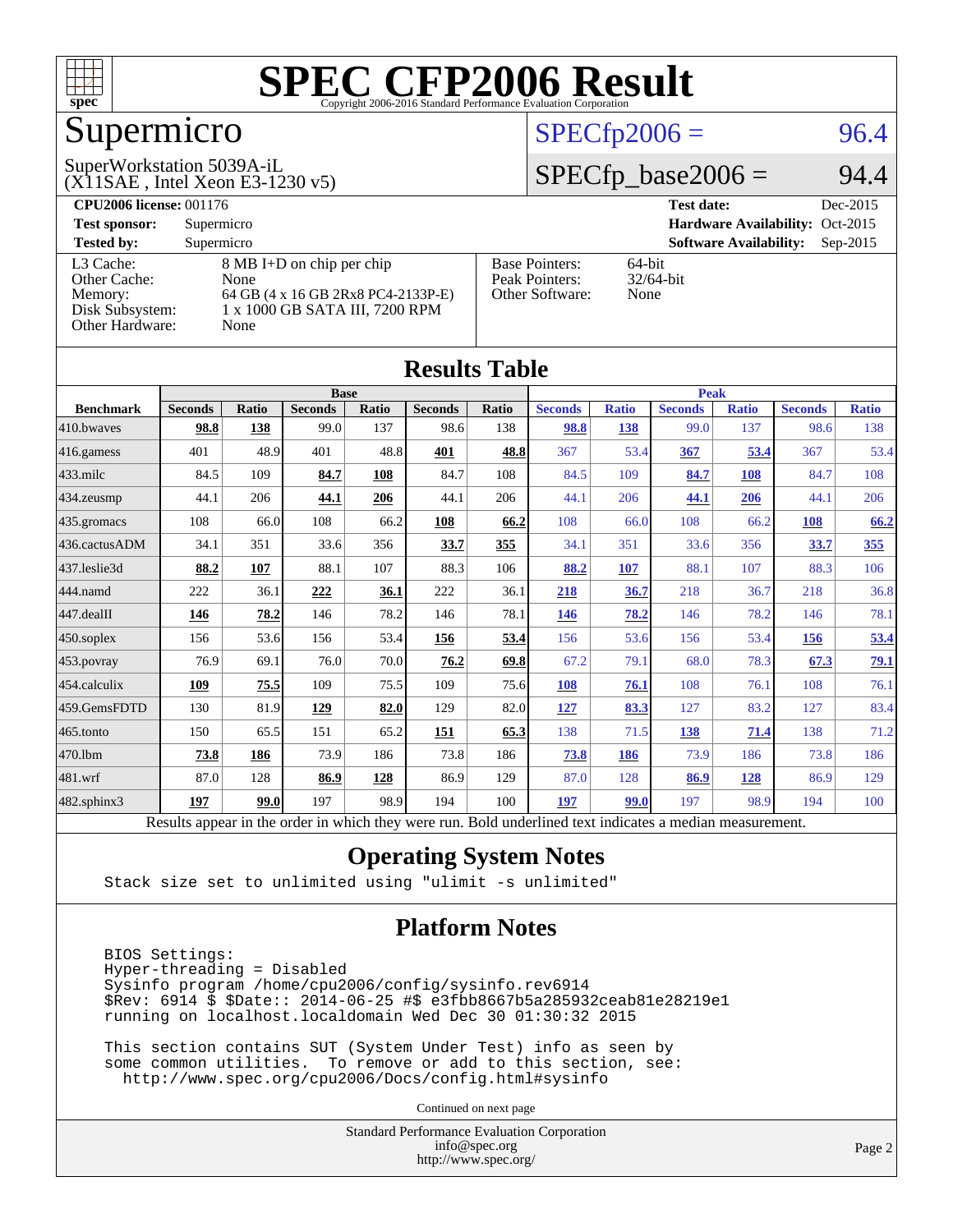

#### Supermicro

 $SPECTp2006 = 96.4$ 

(X11SAE , Intel Xeon E3-1230 v5) SuperWorkstation 5039A-iL

 $SPECTp\_base2006 = 94.4$ 

Page 3

**[CPU2006 license:](http://www.spec.org/auto/cpu2006/Docs/result-fields.html#CPU2006license)** 001176 **[Test date:](http://www.spec.org/auto/cpu2006/Docs/result-fields.html#Testdate)** Dec-2015 **[Test sponsor:](http://www.spec.org/auto/cpu2006/Docs/result-fields.html#Testsponsor)** Supermicro Supermicro **[Hardware Availability:](http://www.spec.org/auto/cpu2006/Docs/result-fields.html#HardwareAvailability)** Oct-2015 **[Tested by:](http://www.spec.org/auto/cpu2006/Docs/result-fields.html#Testedby)** Supermicro **Supermicro [Software Availability:](http://www.spec.org/auto/cpu2006/Docs/result-fields.html#SoftwareAvailability)** Sep-2015

#### **[Platform Notes \(Continued\)](http://www.spec.org/auto/cpu2006/Docs/result-fields.html#PlatformNotes)**

Standard Performance Evaluation Corporation From /proc/cpuinfo model name:  $Intel(R)$  Xeon $(R)$  CPU E3-1230 v5 @ 3.40GHz 1 "physical id"s (chips) 4 "processors" cores, siblings (Caution: counting these is hw and system dependent. The following excerpts from /proc/cpuinfo might not be reliable. Use with caution.) cpu cores : 4 siblings : 4 physical 0: cores 0 1 2 3 cache size : 8192 KB From /proc/meminfo<br>MemTotal: 65622656 kB HugePages\_Total: 0<br>Hugepagesize: 2048 kB Hugepagesize: From /etc/\*release\* /etc/\*version\* os-release: NAME="Red Hat Enterprise Linux Server" VERSION="7.1 (Maipo)" ID="rhel" ID\_LIKE="fedora" VERSION\_ID="7.1" PRETTY NAME="Red Hat Enterprise Linux Server 7.1 (Maipo)" ANSI\_COLOR="0;31" CPE\_NAME="cpe:/o:redhat:enterprise\_linux:7.1:GA:server" redhat-release: Red Hat Enterprise Linux Server release 7.1 (Maipo) system-release: Red Hat Enterprise Linux Server release 7.1 (Maipo) system-release-cpe: cpe:/o:redhat:enterprise\_linux:7.1:ga:server uname -a: Linux localhost.localdomain 3.10.0-229.el7.x86\_64 #1 SMP Thu Jan 29 18:37:38 EST 2015 x86\_64 x86\_64 x86\_64 GNU/Linux run-level 3 Dec 29 21:03 SPEC is set to: /home/cpu2006 Filesystem Type Size Used Avail Use% Mounted on /dev/mapper/rhel-home xfs 850G 5.1G 845G 1% /home Additional information from dmidecode: Warning: Use caution when you interpret this section. The 'dmidecode' program reads system data which is "intended to allow hardware to be accurately determined", but the intent may not be met, as there are frequent changes to hardware, firmware, and the "DMTF SMBIOS" standard. BIOS American Megatrends Inc. 1.0a 12/01/2015 Memory: 4x Samsung M391A2K43BB1-CPB 16 GB 2 rank 2133 MHz (End of data from sysinfo program)

> [info@spec.org](mailto:info@spec.org) <http://www.spec.org/>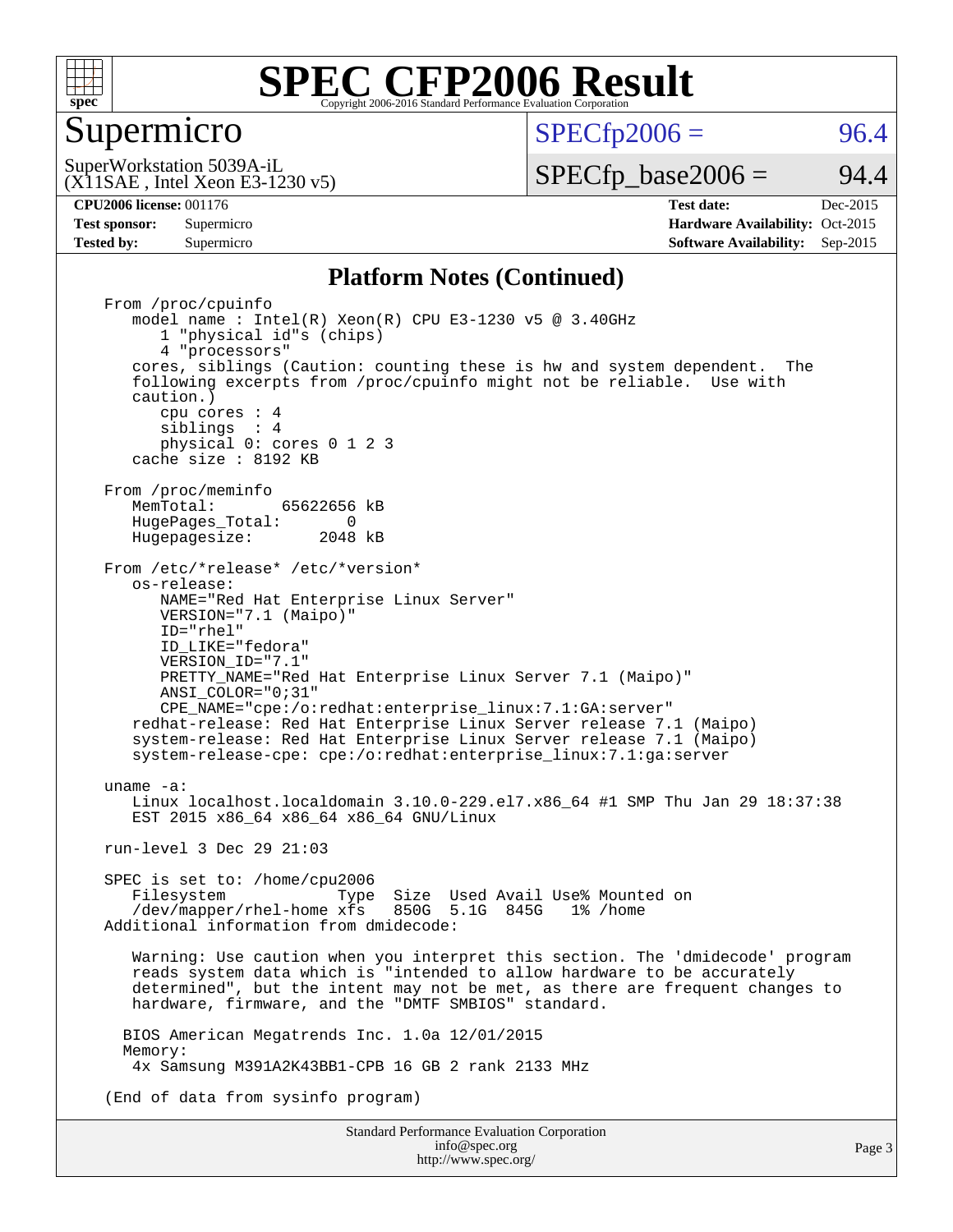

### Supermicro

 $SPECfp2006 = 96.4$  $SPECfp2006 = 96.4$ 

(X11SAE , Intel Xeon E3-1230 v5) SuperWorkstation 5039A-iL

 $SPECfp\_base2006 = 94.4$ 

| <b>CPU2006 license: 001176</b> |
|--------------------------------|
|--------------------------------|

**[Tested by:](http://www.spec.org/auto/cpu2006/Docs/result-fields.html#Testedby)** Supermicro **[Software Availability:](http://www.spec.org/auto/cpu2006/Docs/result-fields.html#SoftwareAvailability)** Sep-2015

**[CPU2006 license:](http://www.spec.org/auto/cpu2006/Docs/result-fields.html#CPU2006license)** 001176 **[Test date:](http://www.spec.org/auto/cpu2006/Docs/result-fields.html#Testdate)** Dec-2015 **[Test sponsor:](http://www.spec.org/auto/cpu2006/Docs/result-fields.html#Testsponsor)** Supermicro Supermicro **[Hardware Availability:](http://www.spec.org/auto/cpu2006/Docs/result-fields.html#HardwareAvailability)** Oct-2015

#### **[General Notes](http://www.spec.org/auto/cpu2006/Docs/result-fields.html#GeneralNotes)**

Environment variables set by runspec before the start of the run: KMP\_AFFINITY = "granularity=fine,compact,1,0" LD\_LIBRARY\_PATH = "/home/cpu2006/libs/32:/home/cpu2006/libs/64:/home/cpu2006/sh" OMP\_NUM\_THREADS = "4"

 Binaries compiled on a system with 1x Intel Core i5-4670K CPU + 32GB memory using RedHat EL 7.1 Transparent Huge Pages enabled with: echo always > /sys/kernel/mm/transparent\_hugepage/enabled

#### **[Base Compiler Invocation](http://www.spec.org/auto/cpu2006/Docs/result-fields.html#BaseCompilerInvocation)**

[C benchmarks](http://www.spec.org/auto/cpu2006/Docs/result-fields.html#Cbenchmarks):  $-m64$ 

[C++ benchmarks:](http://www.spec.org/auto/cpu2006/Docs/result-fields.html#CXXbenchmarks) [icpc -m64](http://www.spec.org/cpu2006/results/res2016q1/cpu2006-20160106-38582.flags.html#user_CXXbase_intel_icpc_64bit_bedb90c1146cab66620883ef4f41a67e)

[Fortran benchmarks](http://www.spec.org/auto/cpu2006/Docs/result-fields.html#Fortranbenchmarks): [ifort -m64](http://www.spec.org/cpu2006/results/res2016q1/cpu2006-20160106-38582.flags.html#user_FCbase_intel_ifort_64bit_ee9d0fb25645d0210d97eb0527dcc06e)

[Benchmarks using both Fortran and C](http://www.spec.org/auto/cpu2006/Docs/result-fields.html#BenchmarksusingbothFortranandC): [icc -m64](http://www.spec.org/cpu2006/results/res2016q1/cpu2006-20160106-38582.flags.html#user_CC_FCbase_intel_icc_64bit_0b7121f5ab7cfabee23d88897260401c) [ifort -m64](http://www.spec.org/cpu2006/results/res2016q1/cpu2006-20160106-38582.flags.html#user_CC_FCbase_intel_ifort_64bit_ee9d0fb25645d0210d97eb0527dcc06e)

#### **[Base Portability Flags](http://www.spec.org/auto/cpu2006/Docs/result-fields.html#BasePortabilityFlags)**

| 410.bwaves: -DSPEC CPU LP64                 |                                                                |
|---------------------------------------------|----------------------------------------------------------------|
| 416.gamess: -DSPEC_CPU_LP64                 |                                                                |
| 433.milc: -DSPEC CPU LP64                   |                                                                |
| 434.zeusmp: -DSPEC_CPU_LP64                 |                                                                |
| 435.gromacs: -DSPEC_CPU_LP64 -nofor_main    |                                                                |
| 436.cactusADM: -DSPEC CPU LP64 -nofor main  |                                                                |
| 437.leslie3d: -DSPEC CPU LP64               |                                                                |
| 444.namd: -DSPEC CPU LP64                   |                                                                |
| 447.dealII: -DSPEC CPU LP64                 |                                                                |
| 450.soplex: -DSPEC_CPU_LP64                 |                                                                |
| 453.povray: -DSPEC_CPU_LP64                 |                                                                |
| 454.calculix: - DSPEC CPU LP64 - nofor main |                                                                |
| 459. GemsFDTD: - DSPEC CPU LP64             |                                                                |
| 465.tonto: - DSPEC CPU LP64                 |                                                                |
| 470.1bm: - DSPEC CPU LP64                   |                                                                |
|                                             | 481.wrf: -DSPEC_CPU_LP64 -DSPEC_CPU_CASE_FLAG -DSPEC_CPU_LINUX |
| 482.sphinx3: -DSPEC_CPU_LP64                |                                                                |
|                                             |                                                                |

| <b>Standard Performance Evaluation Corporation</b> |
|----------------------------------------------------|
| info@spec.org                                      |
| http://www.spec.org/                               |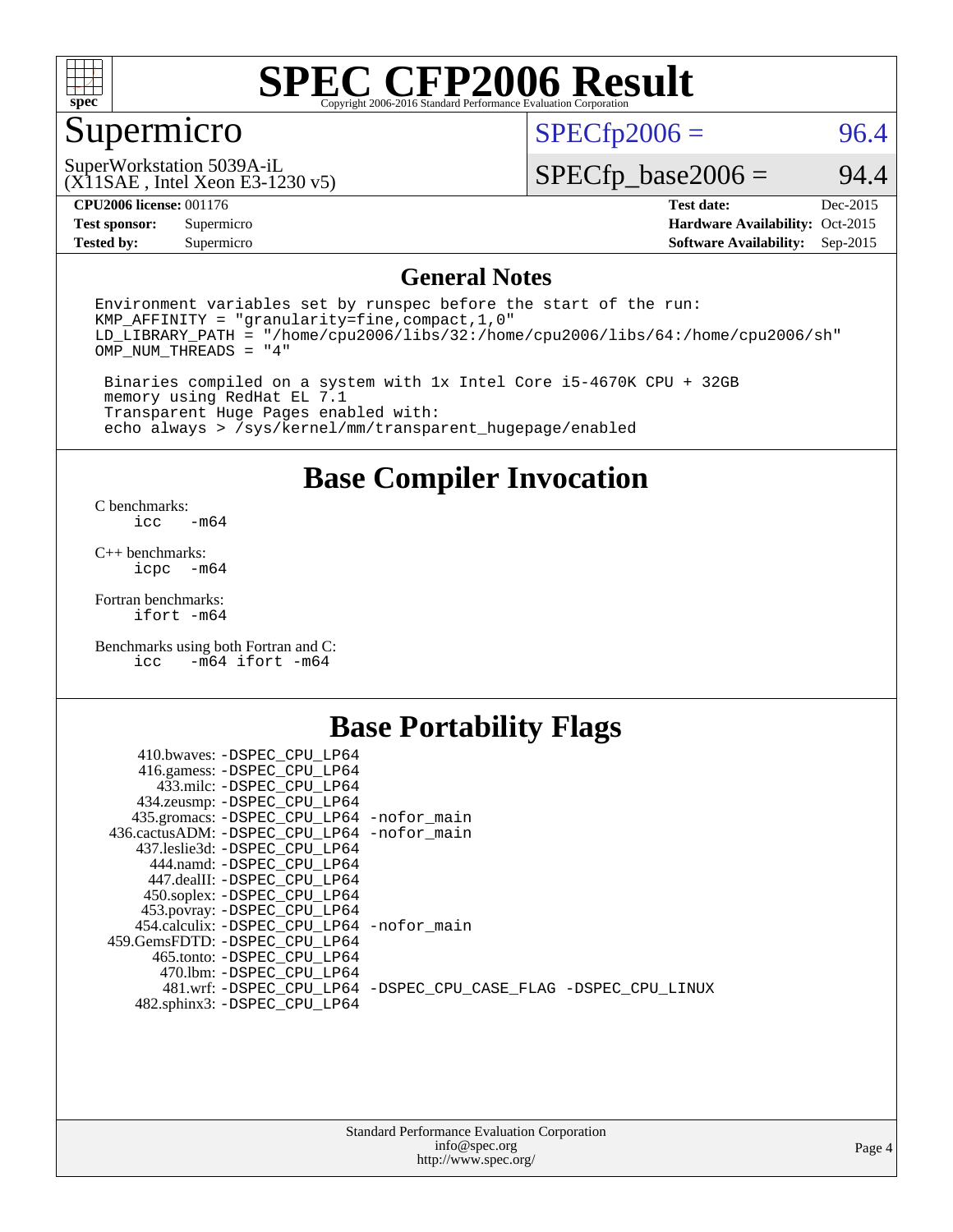

#### Supermicro

 $SPECTp2006 = 96.4$ 

(X11SAE , Intel Xeon E3-1230 v5) SuperWorkstation 5039A-iL

 $SPECTp\_base2006 = 94.4$ 

**[CPU2006 license:](http://www.spec.org/auto/cpu2006/Docs/result-fields.html#CPU2006license)** 001176 **[Test date:](http://www.spec.org/auto/cpu2006/Docs/result-fields.html#Testdate)** Dec-2015 **[Test sponsor:](http://www.spec.org/auto/cpu2006/Docs/result-fields.html#Testsponsor)** Supermicro Supermicro **[Hardware Availability:](http://www.spec.org/auto/cpu2006/Docs/result-fields.html#HardwareAvailability)** Oct-2015 **[Tested by:](http://www.spec.org/auto/cpu2006/Docs/result-fields.html#Testedby)** Supermicro **Supermicro [Software Availability:](http://www.spec.org/auto/cpu2006/Docs/result-fields.html#SoftwareAvailability)** Sep-2015

### **[Base Optimization Flags](http://www.spec.org/auto/cpu2006/Docs/result-fields.html#BaseOptimizationFlags)**

[C benchmarks](http://www.spec.org/auto/cpu2006/Docs/result-fields.html#Cbenchmarks): [-xCORE-AVX2](http://www.spec.org/cpu2006/results/res2016q1/cpu2006-20160106-38582.flags.html#user_CCbase_f-xAVX2_5f5fc0cbe2c9f62c816d3e45806c70d7) [-ipo](http://www.spec.org/cpu2006/results/res2016q1/cpu2006-20160106-38582.flags.html#user_CCbase_f-ipo) [-O3](http://www.spec.org/cpu2006/results/res2016q1/cpu2006-20160106-38582.flags.html#user_CCbase_f-O3) [-no-prec-div](http://www.spec.org/cpu2006/results/res2016q1/cpu2006-20160106-38582.flags.html#user_CCbase_f-no-prec-div) [-parallel](http://www.spec.org/cpu2006/results/res2016q1/cpu2006-20160106-38582.flags.html#user_CCbase_f-parallel) [-opt-prefetch](http://www.spec.org/cpu2006/results/res2016q1/cpu2006-20160106-38582.flags.html#user_CCbase_f-opt-prefetch) [-ansi-alias](http://www.spec.org/cpu2006/results/res2016q1/cpu2006-20160106-38582.flags.html#user_CCbase_f-ansi-alias)

[C++ benchmarks:](http://www.spec.org/auto/cpu2006/Docs/result-fields.html#CXXbenchmarks) [-xCORE-AVX2](http://www.spec.org/cpu2006/results/res2016q1/cpu2006-20160106-38582.flags.html#user_CXXbase_f-xAVX2_5f5fc0cbe2c9f62c816d3e45806c70d7) [-ipo](http://www.spec.org/cpu2006/results/res2016q1/cpu2006-20160106-38582.flags.html#user_CXXbase_f-ipo) [-O3](http://www.spec.org/cpu2006/results/res2016q1/cpu2006-20160106-38582.flags.html#user_CXXbase_f-O3) [-no-prec-div](http://www.spec.org/cpu2006/results/res2016q1/cpu2006-20160106-38582.flags.html#user_CXXbase_f-no-prec-div) [-opt-prefetch](http://www.spec.org/cpu2006/results/res2016q1/cpu2006-20160106-38582.flags.html#user_CXXbase_f-opt-prefetch) [-ansi-alias](http://www.spec.org/cpu2006/results/res2016q1/cpu2006-20160106-38582.flags.html#user_CXXbase_f-ansi-alias)

[Fortran benchmarks](http://www.spec.org/auto/cpu2006/Docs/result-fields.html#Fortranbenchmarks): [-xCORE-AVX2](http://www.spec.org/cpu2006/results/res2016q1/cpu2006-20160106-38582.flags.html#user_FCbase_f-xAVX2_5f5fc0cbe2c9f62c816d3e45806c70d7) [-ipo](http://www.spec.org/cpu2006/results/res2016q1/cpu2006-20160106-38582.flags.html#user_FCbase_f-ipo) [-O3](http://www.spec.org/cpu2006/results/res2016q1/cpu2006-20160106-38582.flags.html#user_FCbase_f-O3) [-no-prec-div](http://www.spec.org/cpu2006/results/res2016q1/cpu2006-20160106-38582.flags.html#user_FCbase_f-no-prec-div) [-parallel](http://www.spec.org/cpu2006/results/res2016q1/cpu2006-20160106-38582.flags.html#user_FCbase_f-parallel) [-opt-prefetch](http://www.spec.org/cpu2006/results/res2016q1/cpu2006-20160106-38582.flags.html#user_FCbase_f-opt-prefetch)

[Benchmarks using both Fortran and C](http://www.spec.org/auto/cpu2006/Docs/result-fields.html#BenchmarksusingbothFortranandC): [-xCORE-AVX2](http://www.spec.org/cpu2006/results/res2016q1/cpu2006-20160106-38582.flags.html#user_CC_FCbase_f-xAVX2_5f5fc0cbe2c9f62c816d3e45806c70d7) [-ipo](http://www.spec.org/cpu2006/results/res2016q1/cpu2006-20160106-38582.flags.html#user_CC_FCbase_f-ipo) [-O3](http://www.spec.org/cpu2006/results/res2016q1/cpu2006-20160106-38582.flags.html#user_CC_FCbase_f-O3) [-no-prec-div](http://www.spec.org/cpu2006/results/res2016q1/cpu2006-20160106-38582.flags.html#user_CC_FCbase_f-no-prec-div) [-parallel](http://www.spec.org/cpu2006/results/res2016q1/cpu2006-20160106-38582.flags.html#user_CC_FCbase_f-parallel) [-opt-prefetch](http://www.spec.org/cpu2006/results/res2016q1/cpu2006-20160106-38582.flags.html#user_CC_FCbase_f-opt-prefetch)

[-ansi-alias](http://www.spec.org/cpu2006/results/res2016q1/cpu2006-20160106-38582.flags.html#user_CC_FCbase_f-ansi-alias)

### **[Peak Compiler Invocation](http://www.spec.org/auto/cpu2006/Docs/result-fields.html#PeakCompilerInvocation)**

[C benchmarks](http://www.spec.org/auto/cpu2006/Docs/result-fields.html#Cbenchmarks):  $\text{icc}$   $-\text{m64}$ 

[C++ benchmarks:](http://www.spec.org/auto/cpu2006/Docs/result-fields.html#CXXbenchmarks) [icpc -m64](http://www.spec.org/cpu2006/results/res2016q1/cpu2006-20160106-38582.flags.html#user_CXXpeak_intel_icpc_64bit_bedb90c1146cab66620883ef4f41a67e)

[Fortran benchmarks](http://www.spec.org/auto/cpu2006/Docs/result-fields.html#Fortranbenchmarks): [ifort -m64](http://www.spec.org/cpu2006/results/res2016q1/cpu2006-20160106-38582.flags.html#user_FCpeak_intel_ifort_64bit_ee9d0fb25645d0210d97eb0527dcc06e)

[Benchmarks using both Fortran and C](http://www.spec.org/auto/cpu2006/Docs/result-fields.html#BenchmarksusingbothFortranandC): [icc -m64](http://www.spec.org/cpu2006/results/res2016q1/cpu2006-20160106-38582.flags.html#user_CC_FCpeak_intel_icc_64bit_0b7121f5ab7cfabee23d88897260401c) [ifort -m64](http://www.spec.org/cpu2006/results/res2016q1/cpu2006-20160106-38582.flags.html#user_CC_FCpeak_intel_ifort_64bit_ee9d0fb25645d0210d97eb0527dcc06e)

### **[Peak Portability Flags](http://www.spec.org/auto/cpu2006/Docs/result-fields.html#PeakPortabilityFlags)**

Same as Base Portability Flags

## **[Peak Optimization Flags](http://www.spec.org/auto/cpu2006/Docs/result-fields.html#PeakOptimizationFlags)**

[C benchmarks](http://www.spec.org/auto/cpu2006/Docs/result-fields.html#Cbenchmarks):

433.milc: basepeak = yes

 $470.$ lbm: basepeak = yes

482.sphinx3: basepeak = yes

[C++ benchmarks:](http://www.spec.org/auto/cpu2006/Docs/result-fields.html#CXXbenchmarks)

Continued on next page

Standard Performance Evaluation Corporation [info@spec.org](mailto:info@spec.org) <http://www.spec.org/>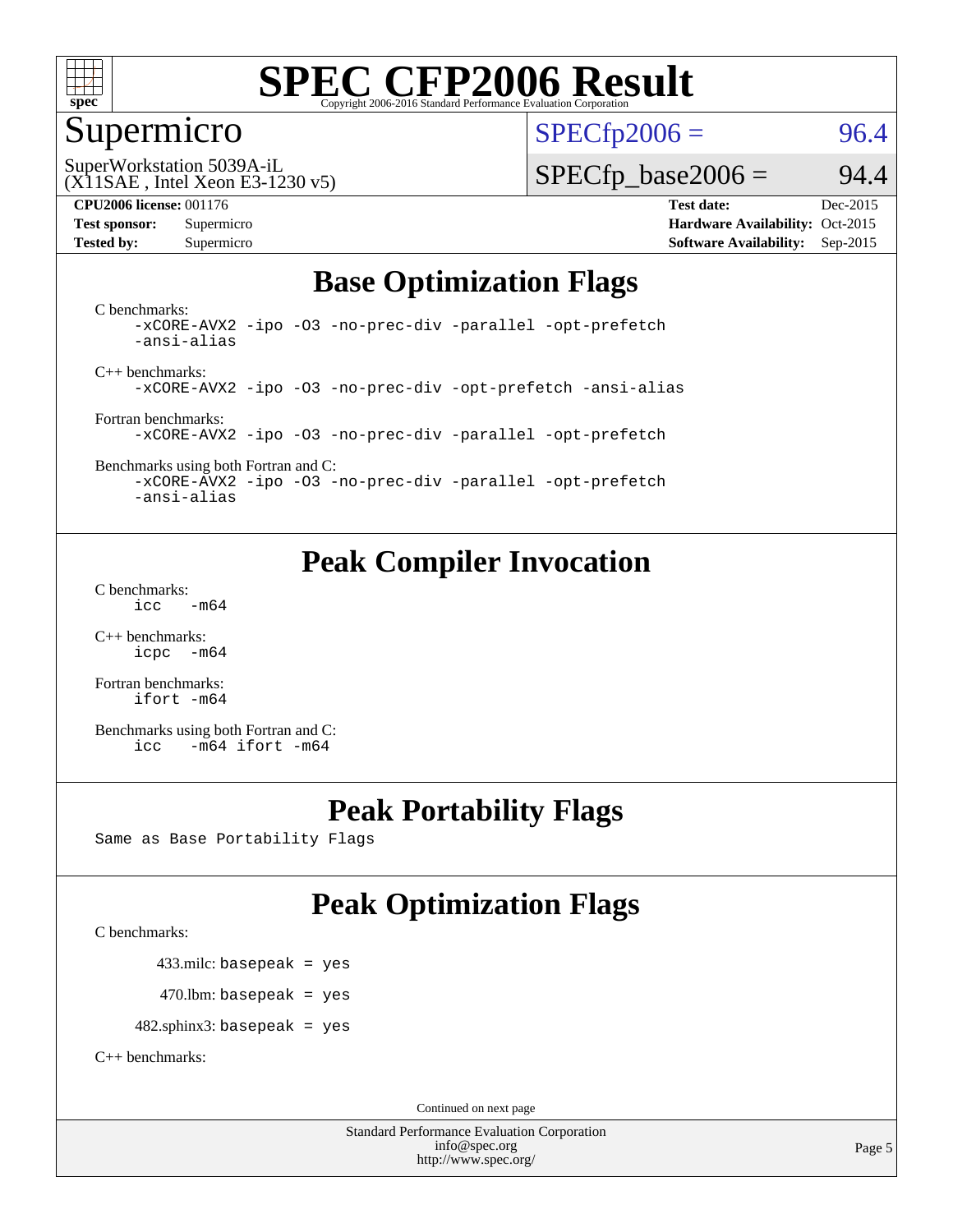

### Supermicro

 $SPECTp2006 = 96.4$ 

(X11SAE , Intel Xeon E3-1230 v5) SuperWorkstation 5039A-iL

 $SPECTp\_base2006 = 94.4$ 

**[Tested by:](http://www.spec.org/auto/cpu2006/Docs/result-fields.html#Testedby)** Supermicro **Supermicro [Software Availability:](http://www.spec.org/auto/cpu2006/Docs/result-fields.html#SoftwareAvailability)** Sep-2015

**[CPU2006 license:](http://www.spec.org/auto/cpu2006/Docs/result-fields.html#CPU2006license)** 001176 **[Test date:](http://www.spec.org/auto/cpu2006/Docs/result-fields.html#Testdate)** Dec-2015 **[Test sponsor:](http://www.spec.org/auto/cpu2006/Docs/result-fields.html#Testsponsor)** Supermicro **[Hardware Availability:](http://www.spec.org/auto/cpu2006/Docs/result-fields.html#HardwareAvailability)** Oct-2015

## **[Peak Optimization Flags \(Continued\)](http://www.spec.org/auto/cpu2006/Docs/result-fields.html#PeakOptimizationFlags)**

```
 444.namd: -xCORE-AVX2(pass 2) -prof-gen:threadsafe(pass 1)
               -ipo(pass 2) -03(pass 2) -no-prec-div(pass 2)
               -par-num-threads=1(pass 1) -prof-use(pass 2) -fno-alias
               -auto-ilp32
      447.dealII: basepeak = yes
      450.soplex: basepeak = yes
      453.povray: -xCORE-AVX2(pass 2) -prof-gen:threadsafe(pass 1)
               -no-prec-div(pass 2)-par-num-threads=1(pass 1) -prof-use(pass 2) -unroll4
               -ansi-alias
Fortran benchmarks: 
     410.bwaves: basepeak = yes 416.gamess: -xCORE-AVX2(pass 2) -prof-gen:threadsafe(pass 1)
               -ipo(pass 2) -03(pass 2) -no-prec-div(pass 2)-par-num-threads=1(pass 1) -prof-use(pass 2) -unroll2
               -inline-level=0 -scalar-rep-
      434.zeusmp: basepeak = yes
     437.leslie3d: basepeak = yes
  459.GemsFDTD: -xCORE-AVX2(pass 2) -prof-gen:threadsafe(pass 1)
               -i\text{po}(pass 2) -\tilde{O}3(pass 2)-no-prec-div(pass 2)
               -par-num-threads=1(pass 1) -prof-use(pass 2) -unroll2
               -inline-level=0 -opt-prefetch -parallel
        465.tonto: -xCORE-AVX2(pass 2) -prof-gen:threadsafe(pass 1)
               -no-prec-div(pass 2)-par-num-threads=1(pass 1) -prof-use(pass 2) -inline-calloc
               -opt-malloc-options=3 -auto -unroll4
Benchmarks using both Fortran and C: 
     435.gromacs: basepeak = yes
 436.cactusADM:basepeak = yes 454.calculix: -xCORE-AVX2 -ipo -O3 -no-prec-div -auto-ilp32 -ansi-alias
        481 \text{.m}: basepeak = yes
```